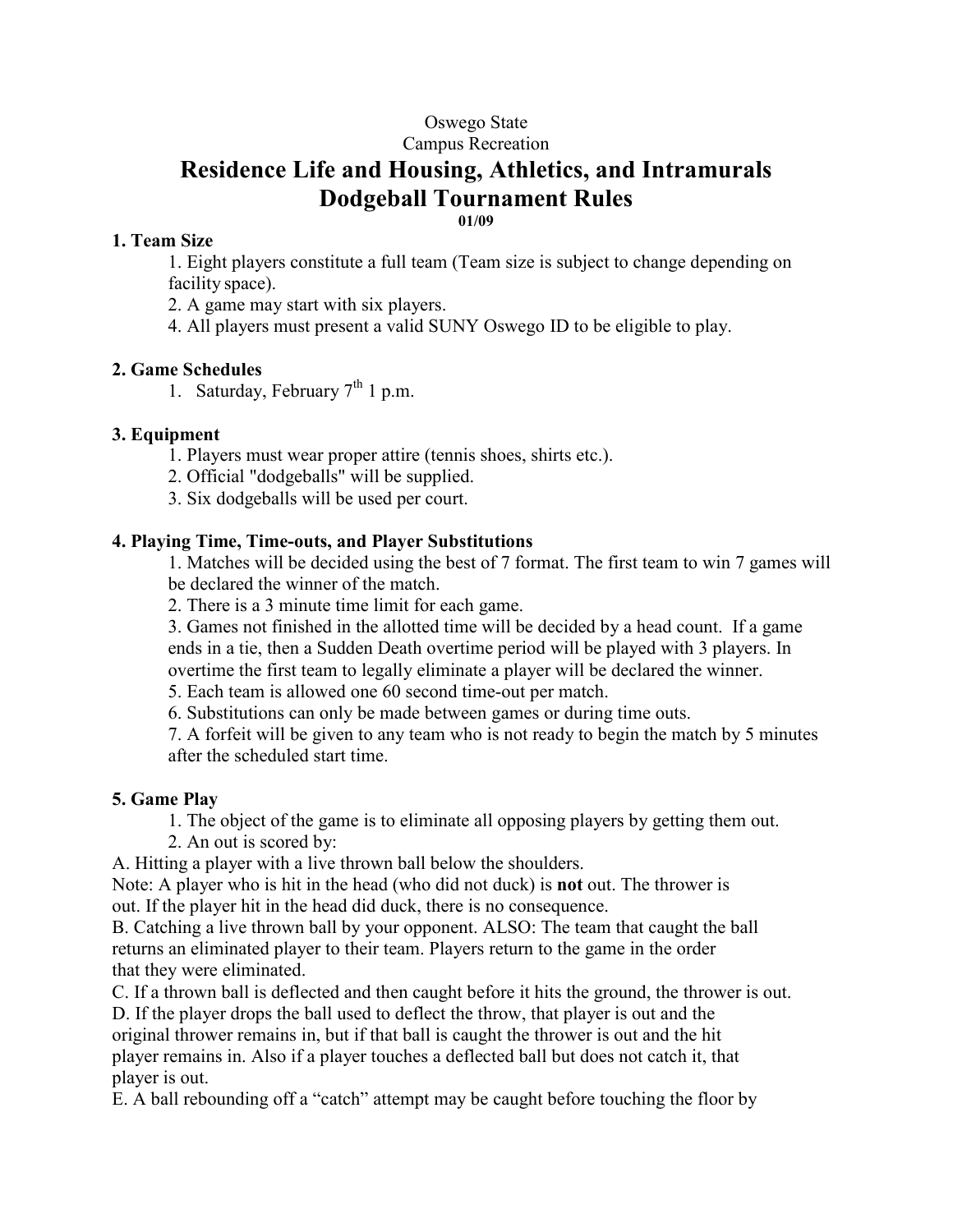any in bounds player on the "hit" players team. It may not hit a wall/backboard, etc. Result: The thrower is out.

F. A player may block a thrown ball with a ball being held, provided the held ball is not dropped as a result of the contact with the thrown ball.

G. Out-Of-Bounds: Catching a ball out-of-bounds does not count. If a ball is deflected off one player and he/she or a teammate catches it out-of-bounds the first player is still out because the catch does not count. A player hit, a ball caught, or a ball thrown outside the boundaries of the court does not count.

H. A ball rebounding off a wall, backboard, etc. does not eliminate a player.

I. When all the players of a team have been declared out, the other team wins the game and the score is reported to the supervisor. A new game begins if time is remaining.

### 6. Boundaries

1. During play, all players must remain in the boundary lines.

2. Players may pass through their end line only to retrieve stray balls. A stray ball is one that has not been picked up and is lying on the ground.

3. When retrieving a ball, the player must also immediately re-enter the playing area only through their end line.

Note: A player not immediately re-entering the playing area may be declared out.

4. A player may be handed a ball, provided the player receiving the ball remains completely within their teams' field boundaries. Players may be handed a ball while standing out of bounds.

5. A player may be declared out if:

i) Any part of their body contacts the playing surface on or over sideline.

ii) They enter or re-enter the field through the sideline.

iii) They leave the playing area to avoid being hit by or attempt to catch a ball.

iv) They have any part of their body cross the centerline and contact the ground on their opponents' side of the court.

Note: A player may, without penalty, step on the centerline.

# 7. Beginning the game

1. The game begins by placing an equal number of dodgeballs along the centerline on each side of the hash mark. A standard game consists of 6 balls, 3 on each side of the hash mark.

2. Players take position behind their end line.

3. Following the signal by the official, teams may approach the centerline to retrieve balls. Teams may only retrieve balls placed to the right (as they face the centerline) of the hash mark. If balls remain on the centerline after a team has retrieved and moved their balls beyond the attack line, either team may retrieve those balls.

# 8. Opening Rush Rule

1. Each and every ball retrieved at the opening rush must first be taken or passed beyond the attack line and into the team's back court before it may be legally thrown at an opponent.